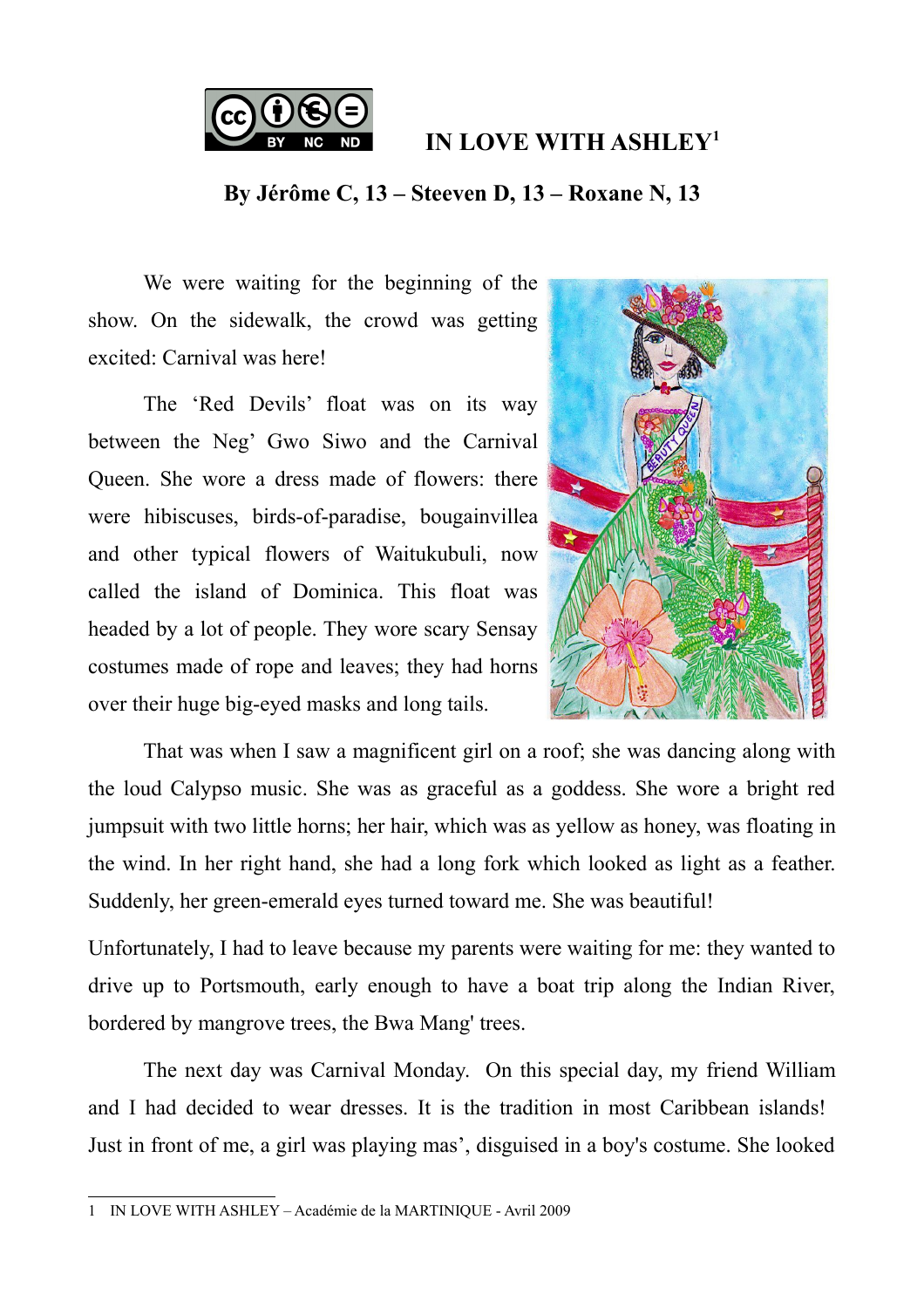very nice. Suddenly, she turned towards me, and then pushed me out of the band.

« - Sorry, I don't know why I did that », she mumbled.

« That's okay. », I answered. « My name is Joey and I am fourteen years old.».

« I am Ashley and I'm fourteen. »

« Huh, would you like to go to the cinema with me tonight? »

« Huh, yes, ok »

« Where do you live? »

« I live over the pharmacy in front of the cemetery. »

« Ok, see you »

I immediately told William the good news.

« I have a date with the girl I told you about yesterday. »

« Which one do you mean!!! »?

« The girl on the roof! ».



At night, the three of us went to the cinema. She was so beautiful that William kept gaping at her. We decided to see Twilight, a great film.

After the show, William went home and I took Ashley to the restaurant. We had the same menu. A starter with a salad of buccaneer chicken; then, we ordered bread fruit with pork and the dessert was a passion fruit, coconut and guava ice cream.

On Shrove Tuesday, Roseau streets are busy with costume bands and street jump ups. Ashley and I decided to go down to the place where scenes of Pirates of the Caribbean were filmed, We looked for the Sisserou and the red-necked Jaco, two parrots which only live in Dominica but we didn't see any. Then, in the evening, we went to a party. My god! She was fantastic! Together, we danced, we laughed; we had great fun. Then, around midnight, I tried to kiss her, but she ran away.<sup>[2](#page-1-0)</sup>

<span id="page-1-0"></span><sup>2</sup> In Love with Ashley by Jérôme C, 13 – Steeven D, 13 – Roxane N, 13